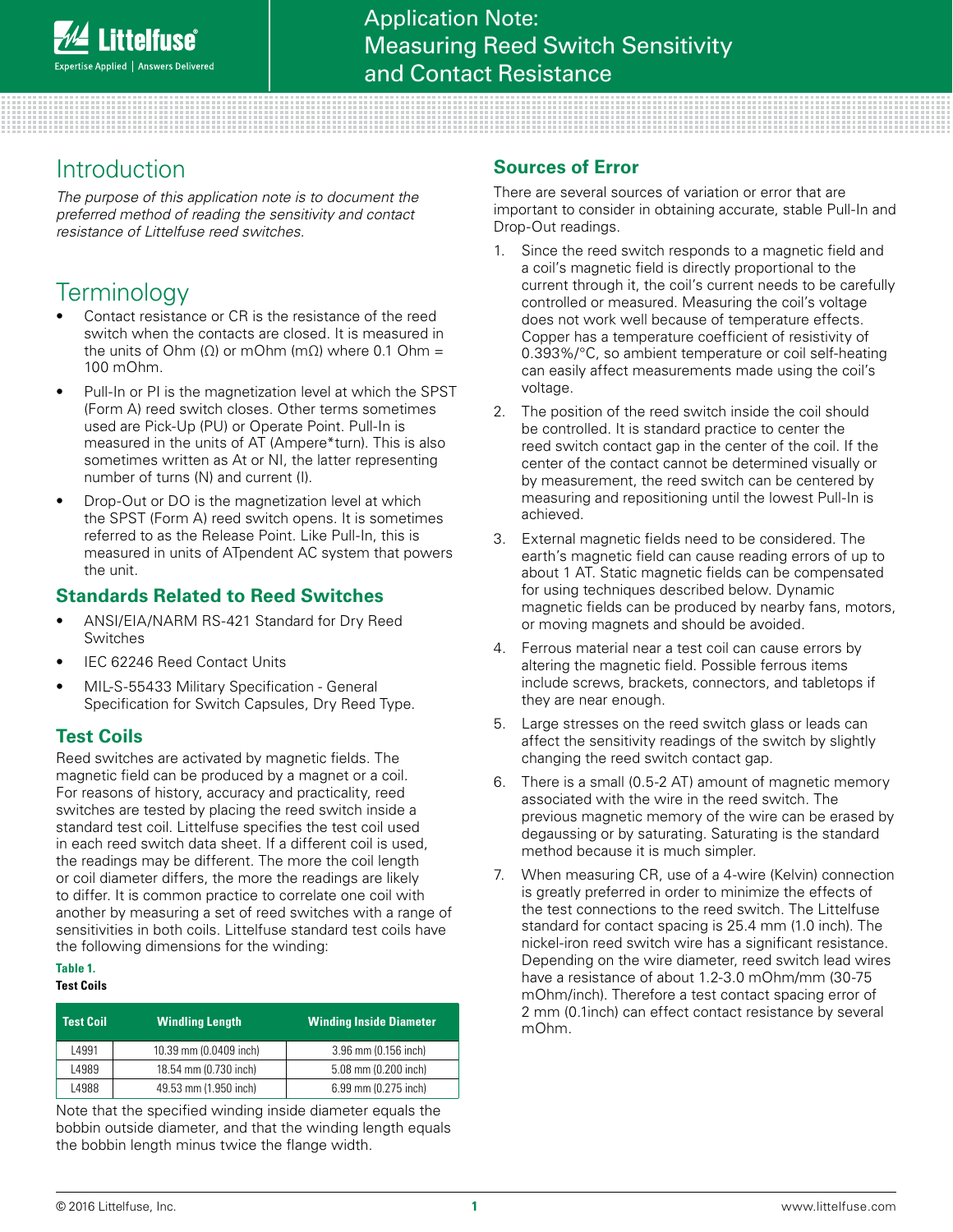

#### **Compensation for External Fields**

There are several techniques to compensate for external unchanging magnetic fields such as thatgenerated by the earth. To determine if an external magnetic field is influencing the readings, simply reverse the polarity of the coil by swapping its connections. If the readings do not significantly change, then there is not significant external field influence. If there is a significant change, there are several techniques to compensate for the external field.

- 1. Rotate the coil's axis and retest until there is no longer a significant change in readings between normal and reversed coil polarities. This places the coil and reed switch axis perpendicular to the external magnetic field, thereby preventing interference.
- 2. Add an offset current to the coil to compensate for the external field.
- 3. Add or subtract an appropriate amount to the measured readings.
- 4. Always perform the test with both coil polarities and average the results.

#### **Test Procedure**

The following test sequence is listed in chronological order and applies to SPST (Form A) reed switches. A chart of the test sequence showing coil drive versus time follows.

- 1. Apply a relatively large pulse to the coil to saturate the reed switch wire and remove any magnetic memory in it. An appropriate level for most reed switches is 100 AT. The pulse width must be wide enough to allow the rise time of the current to reach this level. The rise time will be limited by the inductance of the coil with the reed switch acting as a ferrous core. A saturation pulse width of 10 ms is suitable for standard small coils.
- 2. After applying the current pulse, wait a small time for the current to fall to zero and the reed switch to open. For standard small coils, 10 ms is adequate.
- 3. Linearly increase (ramp) the coil current until the reed switch closes. When the reed switch closes, measure the current through the coil and multiply by the coil's number of turns to calculate the Pull-In of the switch in Ampere-turns (AT). The ramp rate must be slow enough that the reed switch has time to react. Also, coil inductance can cause the current to lag behind the applied voltage and result in offset errors. Littelfuse's standard for ramp rate is 100 AT/s although slower or somewhat faster will also work. A manual ramp of a power supply, preferably in current drive mode, can be done, but accuracy will be limited by the precision at which an operator reacts to the contact closure.
- Apply an additional drive level to the coil to measure the contact resistance. Littelfuse's standard value to add is 10 AT. Allow the coil drive and switch to settle for a small amount of time, such as 10 ms, after applying this additional coil drive. Then measure the contact resistance using a 4-wire Kelvin connection. Littelfuse uses contact spacing of 25.4 mm (1 inch) as a standard.
- 5. Linearly decrease (ramp) the coil current as in step 3 until the reed switch opens. As in step 3, measure the coil current and multiply by the number of turns to determine the Drop-Out of the switch. Then set the coil supply to zero.

#### **Test Procedure Chart**

#### **Figure 1.**

**Recommended Test Sequence (Coil Drive Waveform)**